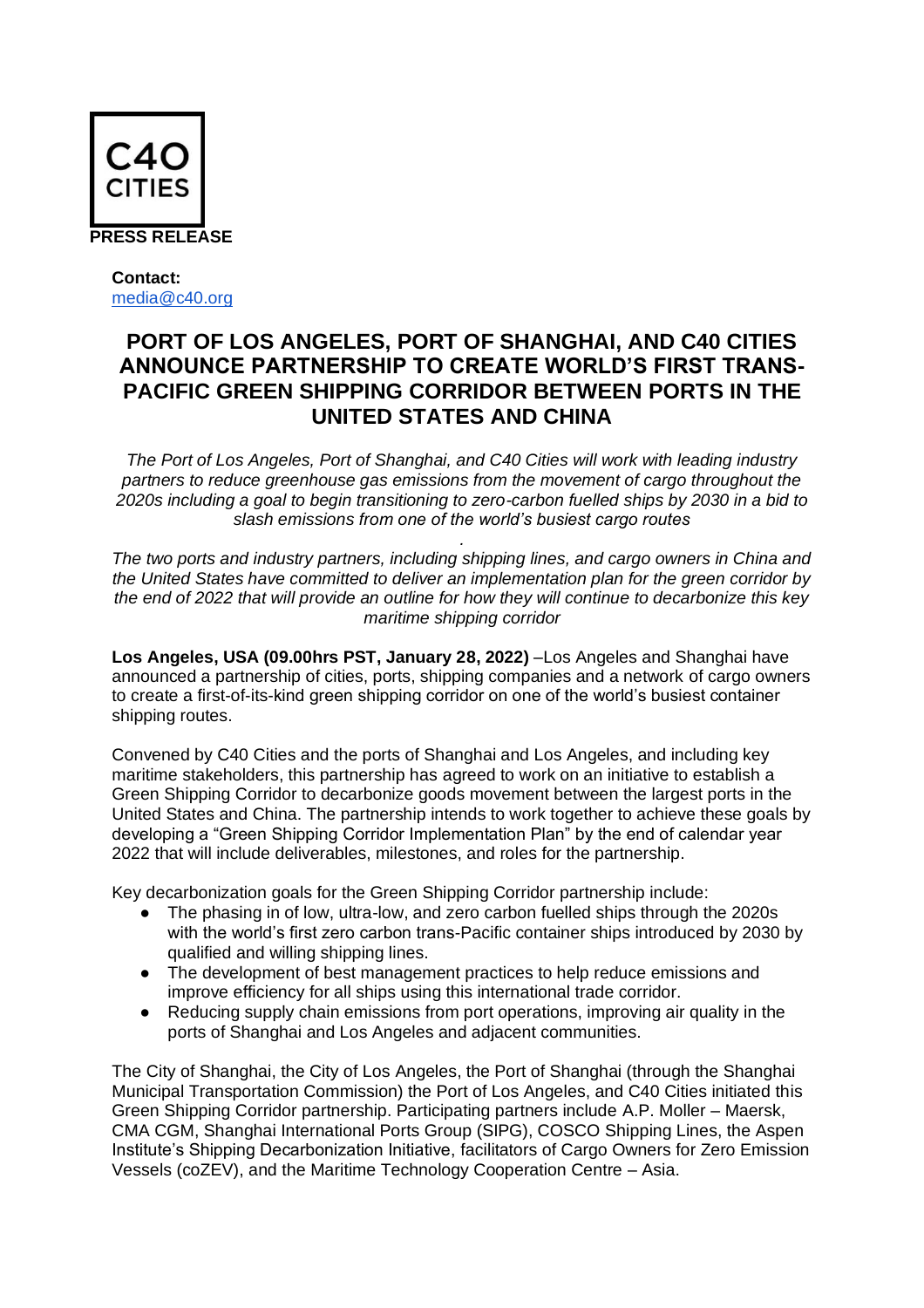During his tenure as Chair of C40, Mayor of Los Angeles Eric Garcetti launched the C40's Green Ports Forum to decarbonize global supply chains that power our economies, one of his top priorities as Chair. The Port of LA, under the Mayor's leadership, has been instrumental in developing the Los Angeles-Shanghai Green Shipping Corridor partnership.

**Gene Seroka, Executive Director, Port of Los Angeles** says, "International collaboration is essential to decarbonize global supply chains. We look forward to partnering with the Shanghai Municipal Transportation Commission, the Shanghai International Port Group, leading shipping lines and major cargo owners to reduce greenhouse gas emissions in the maritime supply chain. It's time to get started on this important work."

**Mark Watts, Executive Director of C40 Cities** says, "Accelerating efforts to decarbonise the shipping sector is urgent if we are to limit global heating to 1.5 degrees. By convening international coalitions of the willing and creating a scaleable and replicable model for other cities to follow we hope this ground-breaking green shipping corridor initiative will catalyse action on a global scale."

**Dan Porterfield, President and CEO of the Aspen Institute**, says "The Aspen Institute is proud to support this important international collaboration. Through our Shipping Decarbonization Initiative and in our role as the facilitator of the Cargo Owners for Zero Emission Vessels initiative, we look forward to working with our partners to help enable the deployment of the first vessels powered by zero life-cycle greenhouse gas emission fuels along this critical shipping route and to making this green corridor project a model of success for the rest of the world. It is inspiring that the United States and China have come together in this way to address the climate impact of this crucial global industry."

-- END --

For more information please visit [C40 Green Ports Forum](https://www.c40.org/what-we-do/scaling-up-climate-action/air-quality/green-ports-forum/?gclid=EAIaIQobChMI48rq0I7B9QIVCe3tCh0xwwZwEAAYASAAEgItQ_D_BwE) or contact [media@c40.org](mailto:media@c40.org)

## **About the Port of Shanghai:**

Port of Shanghai: Located at the front edge of the Yangtze River Delta, the port is situated in the middle of the Chinese coastline and at the mouth of the Yangtze River. The port is at the intersection of the east-west transportation channel of the Yangtze River and the north-south transportation channel of the sea. It is the main hub port along the coast of China and an important port for China's opening-up as well as participation to the world economic cycle. In 2021, the cargo throughput of Shanghai Port reached 769 million tons, and the container throughput was 47 million TEUs.

#### **About the Port of Los Angeles:**

Port of Los Angeles: North America's leading seaport by container volume and cargo value, the [Port of Los Angeles](http://www.portofla.org/) facilitated \$259 billion in trade during 2020. San Pedro Bay port complex operations and commerce facilitate one in nine jobs across the counties of Los Angeles, Orange, Riverside, San Bernardino and Ventura. The Port of Los Angeles has remained open with all terminals [operational](https://www.portoflosangeles.org/business/operations) throughout the COVID-19 pandemic.

### **About the C40 Cities Climate Leadership Group**

C40 is a network of nearly 100 mayors of the world's leading cities who are working to deliver the urgent action needed right now to confront the climate crisis and create a future where everyone, everywhere can thrive. Mayors of C40 cities are committed to using a science